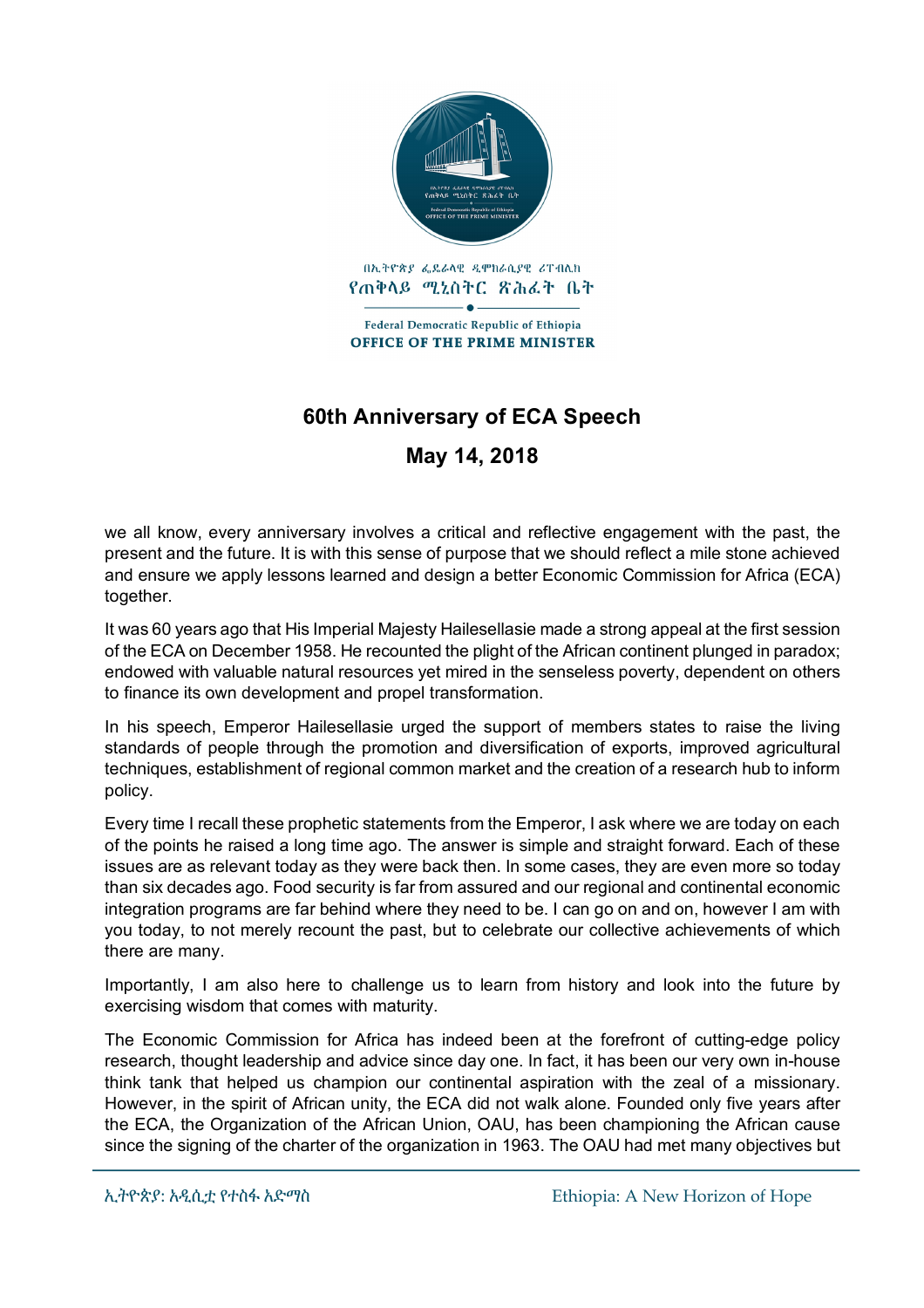

at its heart was the liberation of the continent from colonial rule, racism, discrimination and exploitation.

Ethiopia may have celebrated the 122nd anniversary of the victory of the battle of Adwa this year. However, freedom was a long time coming in our continent. It was delayed but unstoppable. African independence leaders helped orchestrate and intensify the struggle to bring freedom to the entire continent throughout the decades. The OAU was spectacular in that regard. Unfortunately, despite expelling our colonial oppressors out of the continent, we started turning increasingly against each other.

We dampened our spirits and conflict became the norm. We even became highly valued customers for weapon manufacturing companies around the world until we learned our lesson at a very high cost.

Slowly, and steadily we started developing homegrown means to prevent and to resolve our conflicts by ourselves. The transformation of the Organization of African Unity into the African Union was a turning point in this respect. Today, the African Union is able and ready to intervene in all sorts of government sponsored abuse of human rights than the OAU could. It also does not recognize a new leader who comes to power through non-constitutional means. With such political accomplishments on its record, the African Union is also now accelerating its impact in economic integration of the continent which was already an objective, identified in the 1963 charter, but deprioritized as internal strife and civil war took precedence.

A recent example of the success witnessed in this regard is the historic signing of the Agreement establishing the African Continental Free Trade Area in Kigali in March of this year, which was signed by 44 African countries. The Protocol on Free Movement of Persons was another success and signed by more than half the membership. The opening of our skies with a launch of the single African Air Transport market is yet another addition. Equally important the African Union reform process under the able leadership of his excellency Paul Kagame, President of the Republic of Rwanda, and current Chairperson of the AU assembly of Head of States, facilitates economic integration. I applaud the African Union leadership for this hope inspiring initiatives and accomplishments. Needless to say, the ECA has been there with us throughout our efforts to identify our challenges and address them in our own way.

Excellencies, ladies and gentlemen, today our deliberations at this conference are being held under the theme "African Continental Free Trade Area in Physical Space for Job and Economic Diversification." The theme is timely and considerable value to each of our countries. As policy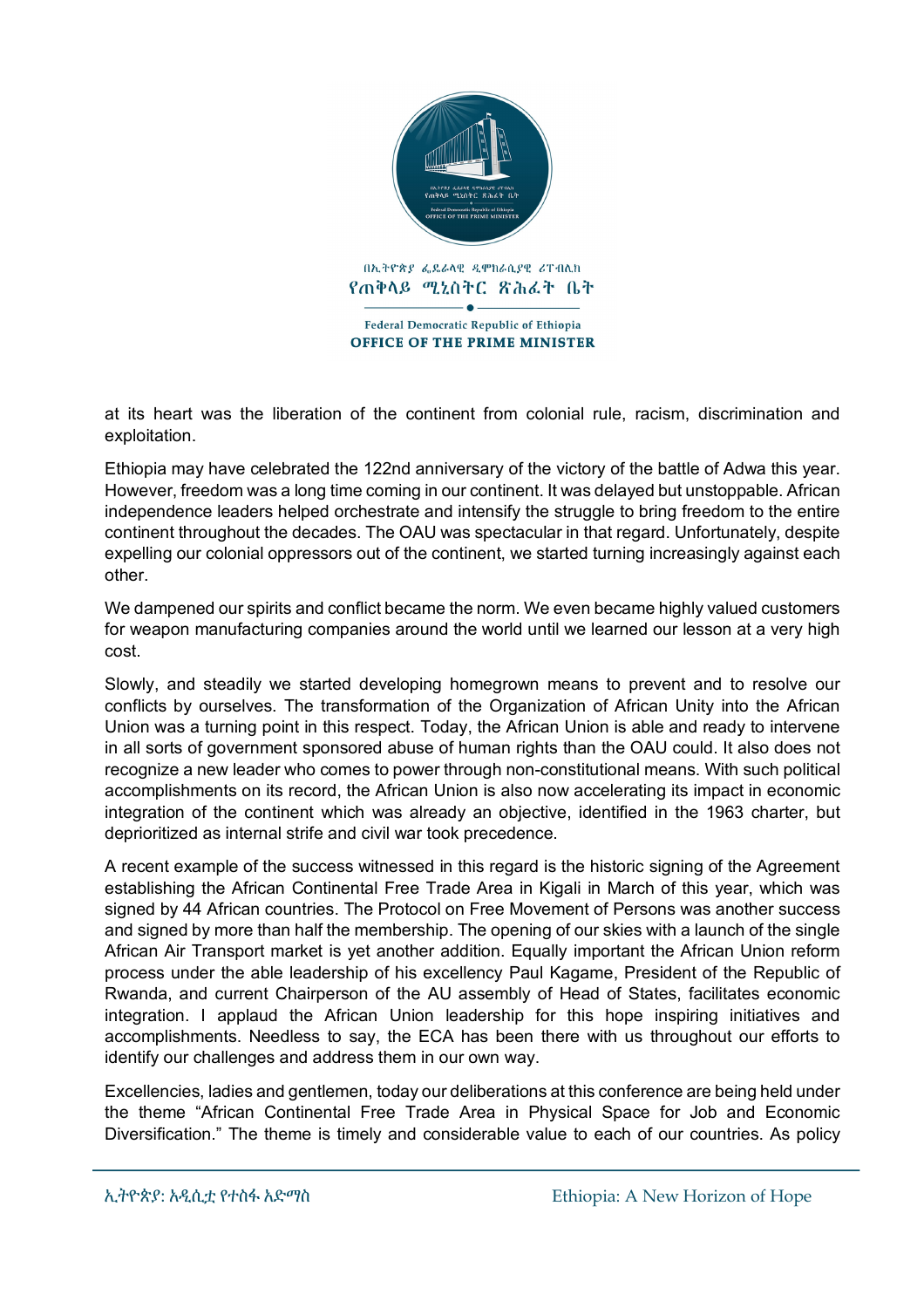

makers, finance ministers and central bank governors will look to you for leadership. Leadership that will insure trade is not an end in itself, but the means to advance the wellbeing of Africans.

I am sure many of you are aware that here in Ethiopia, we have been engaged in an ambitious program of upgrading our infrastructure, building industrial parks and formulating industrial policy and strategies to support the development of our industry. Our efforts have led to meaningful improvement in foreign direct investment to a significant part because we have established an increasingly more business friendly Ethiopia. Our efforts have also yielded tangible results, as evidenced in the growing share of the industrial sector's contribution to our economy.

With the African Continental Free Trade Agreement in place, and once it enters in to force in particular, I am confident that the opportunities for us to attract more investment will only increase. The continental free trade agreement should be shaped and implemented so as to enable Africa to create opportunities for its citizenry; to spur our industrialization agenda, to ensure inclusive development for all Africans, in particular women and the youth. Together we will grow. Together we will give our young people a stake in the future of our continent; we will harness their energy and creativity for the collective wellbeing.

We need to increasingly engage the private sector in ensuring economic integration and introduce aggressive policies to broaden women's access to economic opportunities. Ethiopia is fully aware of the opportunities that the free trade agreement offers and it is ready to follow Rwanda and Ghana for their pioneering role in the ratification of the agreement. I wish to urge all of you to do so to ensure that it can come into force sooner.

Ladies and gentlemen, imagine the progress we could make if we silenced the guns, empowered our communities and build stronger intuitions. Imagine, if you don't radiate a negative energy. Imagine if we don't invest all our resources to kill each other. Imagine if we love each other as the nations and as Africans and nurture our values to transform our citizens.

What should Africa become by 2030? What about 2063? How can the ECA continue to assist the continent to attain this collective vision? How do we enhance the competitiveness of African industries on the global market? How do you foster south-south and north-south economic cooperation?

Ministers, governors, experts, ladies and gentlemen, we must all employ our talent to build a competitive Africa. The African Continental Free Trade Agreement is in fact an important step that has heralded the establishment of the world's largest free trade area. On this anniversary ECA